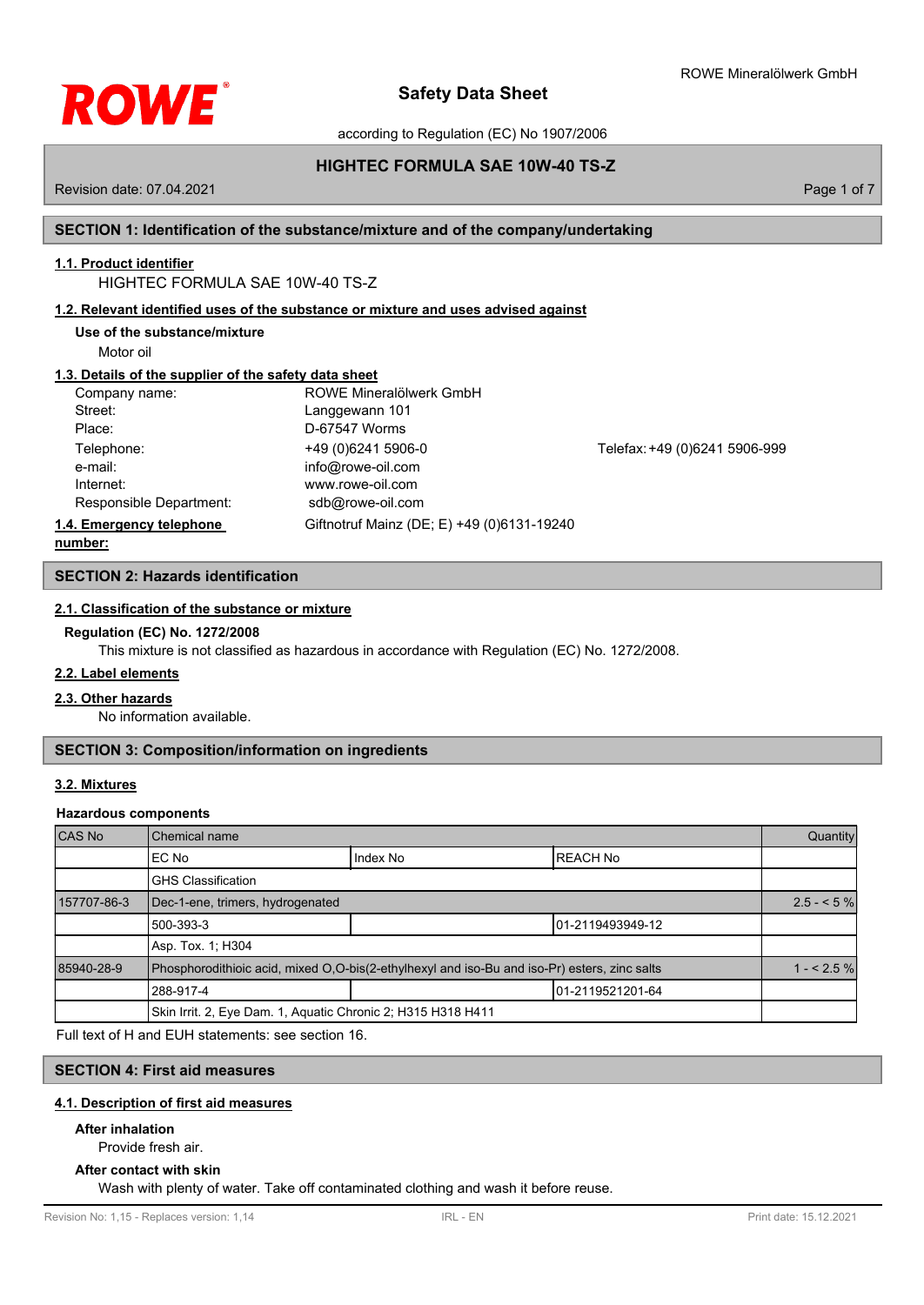

according to Regulation (EC) No 1907/2006

# **HIGHTEC FORMULA SAE 10W-40 TS-Z**

Revision date: 07.04.2021 **Page 2 of 7** and 2021 **Page 2 of 7** and 2021 **Page 2 of 7** and 2021 **Page 2 of 7** and 2021

# **After contact with eyes**

Rinse immediately carefully and thoroughly with eye-bath or water.

# **After ingestion**

Rinse mouth immediately and drink 1 glass of of water.

# **4.2. Most important symptoms and effects, both acute and delayed**

No information available.

#### **4.3. Indication of any immediate medical attention and special treatment needed**

Treat symptomatically.

## **SECTION 5: Firefighting measures**

## **5.1. Extinguishing media**

## **Suitable extinguishing media**

Co-ordinate fire-fighting measures to the fire surroundings.

# **5.2. Special hazards arising from the substance or mixture**

Non-flammable.

# **5.3. Advice for firefighters**

In case of fire: Wear self-contained breathing apparatus.

#### **Additional information**

Collect contaminated fire extinguishing water separately. Do not allow entering drains or surface water.

# **SECTION 6: Accidental release measures**

# **6.1. Personal precautions, protective equipment and emergency procedures**

Use personal protection equipment.

## **6.2. Environmental precautions**

Do not allow to enter into surface water or drains.

# **6.3. Methods and material for containment and cleaning up**

Absorb with liquid-binding material (e.g. sand, diatomaceous earth, acid- or universal binding agents). Treat the recovered material as prescribed in the section on waste disposal.

## **6.4. Reference to other sections**

Safe handling: see section 7 Personal protection equipment: see section 8 Disposal: see section 13

# **SECTION 7: Handling and storage**

## **7.1. Precautions for safe handling**

#### **Advice on safe handling**

No special measures are necessary.

## No special fire protection measures are necessary. **Advice on protection against fire and explosion**

# **7.2. Conditions for safe storage, including any incompatibilities**

## **Requirements for storage rooms and vessels**

Keep container tightly closed.

# **Hints on joint storage**

No special measures are necessary.

# **7.3. Specific end use(s)**

Motor oil

## **SECTION 8: Exposure controls/personal protection**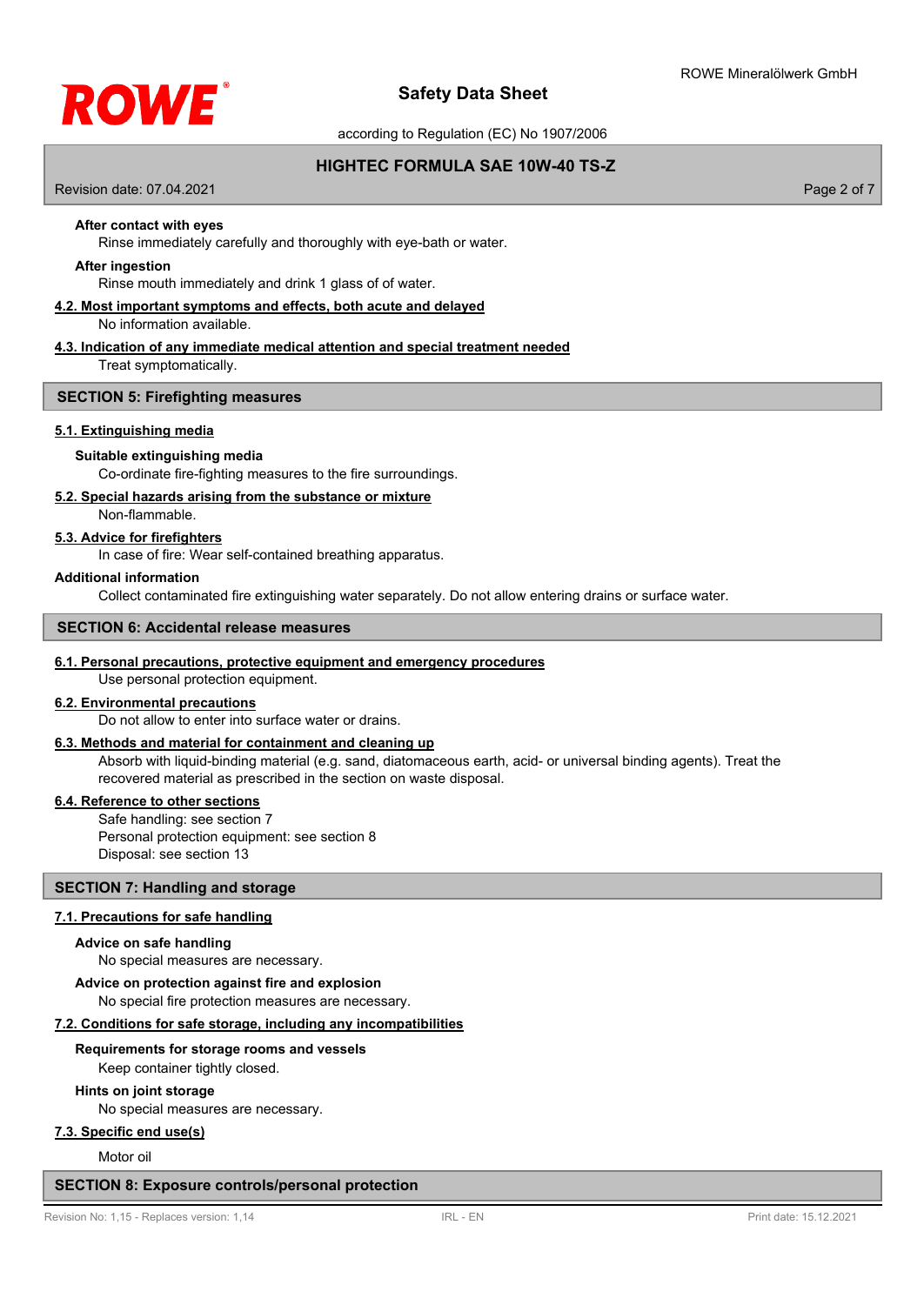

according to Regulation (EC) No 1907/2006

# **HIGHTEC FORMULA SAE 10W-40 TS-Z**

Revision date: 07.04.2021 **Page 3 of 7** and 2021 **Page 3 of 7** and 2021 **Page 3 of 7** and 2021 **Page 3 of 7** and 2021

# **8.1. Control parameters**

# **8.2. Exposure controls**

## **Protective and hygiene measures**

Take off contaminated clothing. Wash hands before breaks and after work. When using do not eat, drink, smoke, sniff.

#### **Eye/face protection**

Wear eye protection/face protection.

#### **Hand protection**

When handling with chemical substances, protective gloves must be worn with the CE-label including the four control digits. The quality of the protective gloves resistant to chemicals must be chosen as a function of the specific working place concentration and quantity of hazardous substances. For special purposes, it is recommended to check the resistance to chemicals of the protective gloves mentioned above together with the supplier of these gloves.

#### **Skin protection**

Use of protective clothing.

**Respiratory protection**

In case of inadequate ventilation wear respiratory protection.

# **SECTION 9: Physical and chemical properties**

#### **9.1. Information on basic physical and chemical properties**

| Physical state:                                               | liquid         |                                  |                      |
|---------------------------------------------------------------|----------------|----------------------------------|----------------------|
| Colour:                                                       | light brown    |                                  |                      |
| Odour:                                                        | characteristic |                                  |                      |
|                                                               |                |                                  | <b>Test method</b>   |
| pH-Value:                                                     |                | not applicable DIN 51369         |                      |
| Changes in the physical state                                 |                |                                  |                      |
| Melting point/freezing point:                                 |                | not determined                   |                      |
| Boiling point or initial boiling point and<br>boiling range:  |                | not determined                   |                      |
| Pour point:                                                   |                | $\sim$ -30 °C                    |                      |
|                                                               |                |                                  | <b>DIN ISO 3016</b>  |
| Flash point:                                                  |                |                                  | >190 °C DIN ISO 2592 |
| <b>Flammability</b>                                           |                |                                  |                      |
| Solid:                                                        |                | not applicable                   |                      |
| Gas:                                                          |                | not applicable                   |                      |
| <b>Explosive properties</b><br>The product is not: Explosive. |                |                                  |                      |
| Lower explosion limits:                                       |                | not determined                   |                      |
| Upper explosion limits:                                       |                | not determined                   |                      |
| Auto-ignition temperature:                                    |                | No data available                |                      |
| Self-ignition temperature                                     |                |                                  |                      |
| Solid:<br>Gas:                                                |                | not applicable<br>not applicable |                      |
| Decomposition temperature:                                    |                | not determined                   |                      |
| <b>Oxidizing properties</b><br>The product is not: oxidising. |                |                                  |                      |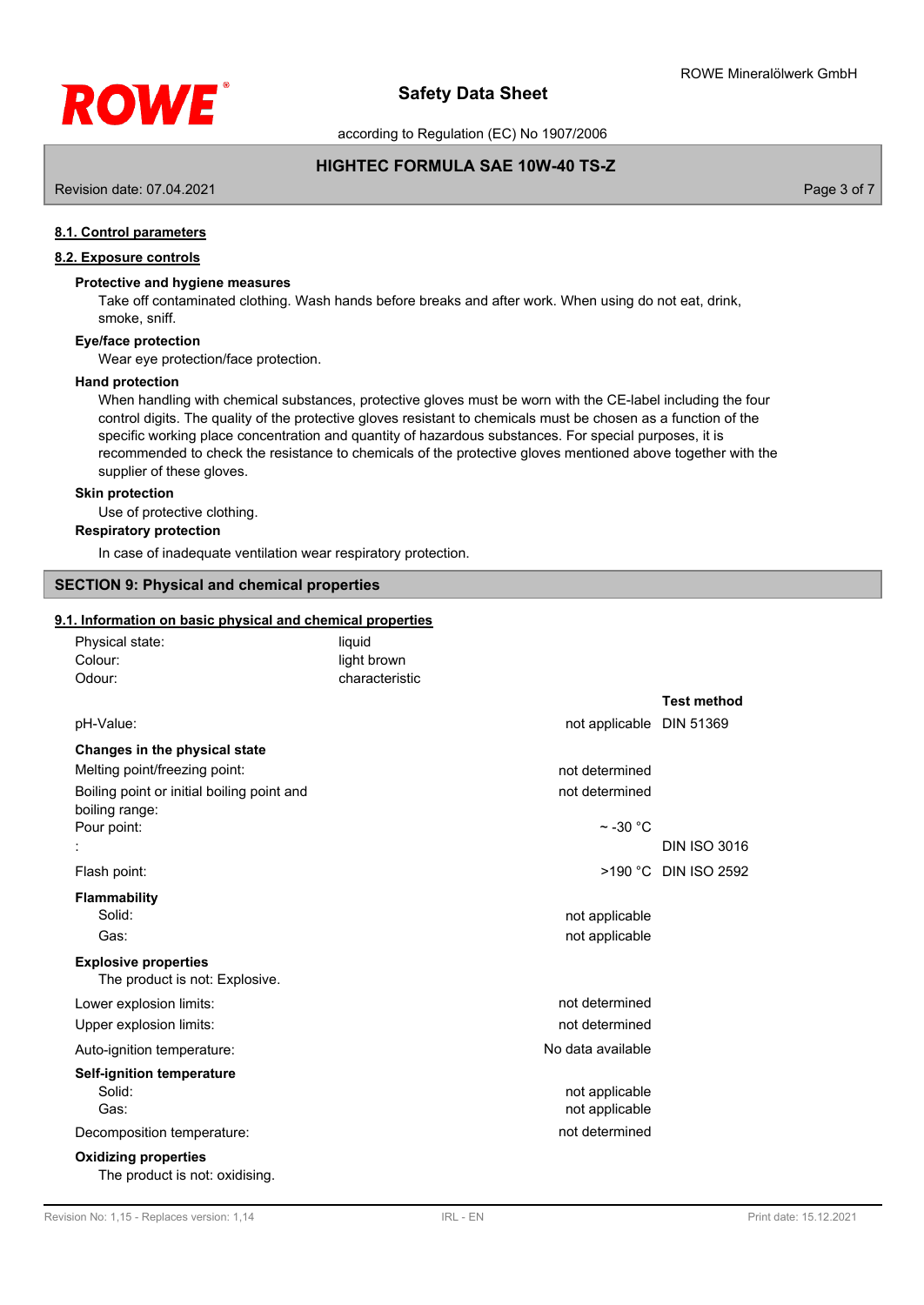

according to Regulation (EC) No 1907/2006

# **HIGHTEC FORMULA SAE 10W-40 TS-Z**

| Revision date: 07.04.2021                       |                                          |                         | Page 4 of 7 |
|-------------------------------------------------|------------------------------------------|-------------------------|-------------|
| Vapour pressure:<br>(at 20 $^{\circ}$ C)        |                                          | $< 0.1$ hPa calculated. |             |
| Density (at $15^{\circ}$ C):                    | $\sim$ 0,860 g/cm <sup>3</sup> DIN 51757 |                         |             |
| Water solubility:                               | practically insoluble                    |                         |             |
| Solubility in other solvents<br>not determined  |                                          |                         |             |
| Partition coefficient n-octanol/water:          | not determined                           |                         |             |
| Viscosity / kinematic:<br>(at 100 $^{\circ}$ C) | ~ 14,5 mm <sup>2</sup> /s DIN 51562      |                         |             |
| Relative vapour density:                        | not determined                           |                         |             |
| Evaporation rate:                               | not determined                           |                         |             |
| Solvent separation test:                        | No data available                        |                         |             |
| Solvent content:                                | none Solvents                            |                         |             |
| 9.2. Other information                          |                                          |                         |             |
| Solid content:                                  | not determined                           |                         |             |

none

# **SECTION 10: Stability and reactivity**

# **10.1. Reactivity**

No hazardous reaction when handled and stored according to provisions.

# **10.2. Chemical stability**

The product is stable under storage at normal ambient temperatures.

**10.3. Possibility of hazardous reactions**

No known hazardous reactions.

## **10.4. Conditions to avoid**

none

# **10.5. Incompatible materials**

No information available.

# **10.6. Hazardous decomposition products**

No known hazardous decomposition products.

# **SECTION 11: Toxicological information**

# **11.1. Information on toxicological effects**

# **Additional information on tests**

The mixture is classified as not hazardous according to regulation (EC) No 1272/2008 [CLP].

# **SECTION 12: Ecological information**

#### **12.1. Toxicity**

The product is not: Ecotoxic.

# **12.2. Persistence and degradability**

The product has not been tested.

## **12.3. Bioaccumulative potential**

The product has not been tested.

# **12.4. Mobility in soil**

No data available.

## **12.5. Results of PBT and vPvB assessment**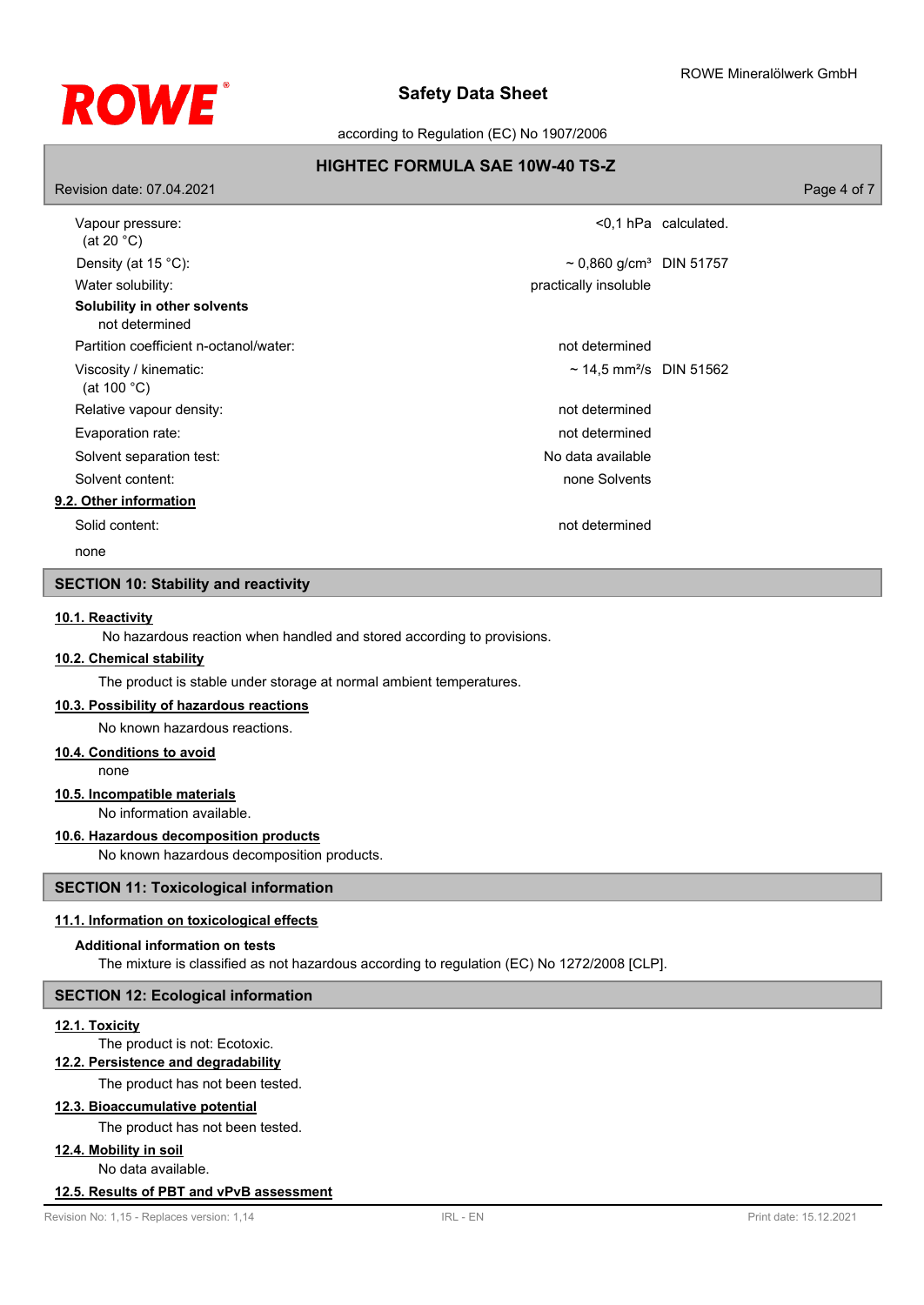

according to Regulation (EC) No 1907/2006

# **HIGHTEC FORMULA SAE 10W-40 TS-Z**

Revision date: 07.04.2021 **Page 5 of 7** and 2021 **Page 5 of 7** and 2021 **Page 5 of 7** and 2021 **Page 5 of 7** and 2021

The product has not been tested.

#### **12.6. Other adverse effects**

No information available.

#### **Further information**

Avoid release to the environment.

#### **SECTION 13: Disposal considerations**

#### **13.1. Waste treatment methods**

## **Disposal recommendations**

Do not allow to enter into surface water or drains. Dispose of waste according to applicable legislation.

## **List of Wastes Code - residues/unused products**

130205 OIL WASTES AND WASTES OF LIQUID FUELS (EXCEPT EDIBLE OILS, AND THOSE IN CHAPTERS 05, 12 AND 19); waste engine, gear and lubricating oils; mineral-based non-chlorinated engine, gear and lubricating oils; hazardous waste

#### **List of Wastes Code - used product**

OIL WASTES AND WASTES OF LIQUID FUELS (EXCEPT EDIBLE OILS, AND THOSE IN CHAPTERS 05, 12 AND 19); waste engine, gear and lubricating oils; mineral-based non-chlorinated engine, gear and lubricating oils; hazardous waste 130205

#### **Contaminated packaging**

Wash with plenty of water. Completely emptied packages can be recycled.

## **SECTION 14: Transport information**

#### **Land transport (ADR/RID)**

| <b>14.1. UN number:</b>           | No dangerous good in sense of this transport regulation. |
|-----------------------------------|----------------------------------------------------------|
| 14.2. UN proper shipping name:    | No dangerous good in sense of this transport regulation. |
| 14.3. Transport hazard class(es): | No dangerous good in sense of this transport regulation. |
| 14.4. Packing group:              | No dangerous good in sense of this transport regulation. |

#### **Inland waterways transport (ADN)**

**Marine transport (IMDG) Air transport (ICAO-TI/IATA-DGR)**

**14.5. Environmental hazards**

**14.1. UN number:** No dangerous good in sense of this transport regulation. **14.2. UN proper shipping name:** No dangerous good in sense of this transport regulation. **14.3. Transport hazard class(es):** No dangerous good in sense of this transport regulation. **14.4. Packing group:** No dangerous good in sense of this transport regulation.

**14.1. UN number:** No dangerous good in sense of this transport regulation. **14.2. UN proper shipping name:** No dangerous good in sense of this transport regulation. **14.3. Transport hazard class(es):** No dangerous good in sense of this transport regulation. **14.4. Packing group:** No dangerous good in sense of this transport regulation.

**14.1. UN number:** No dangerous good in sense of this transport regulation. **14.2. UN proper shipping name:** No dangerous good in sense of this transport regulation. **14.3. Transport hazard class(es):** No dangerous good in sense of this transport regulation. **14.4. Packing group:** No dangerous good in sense of this transport regulation.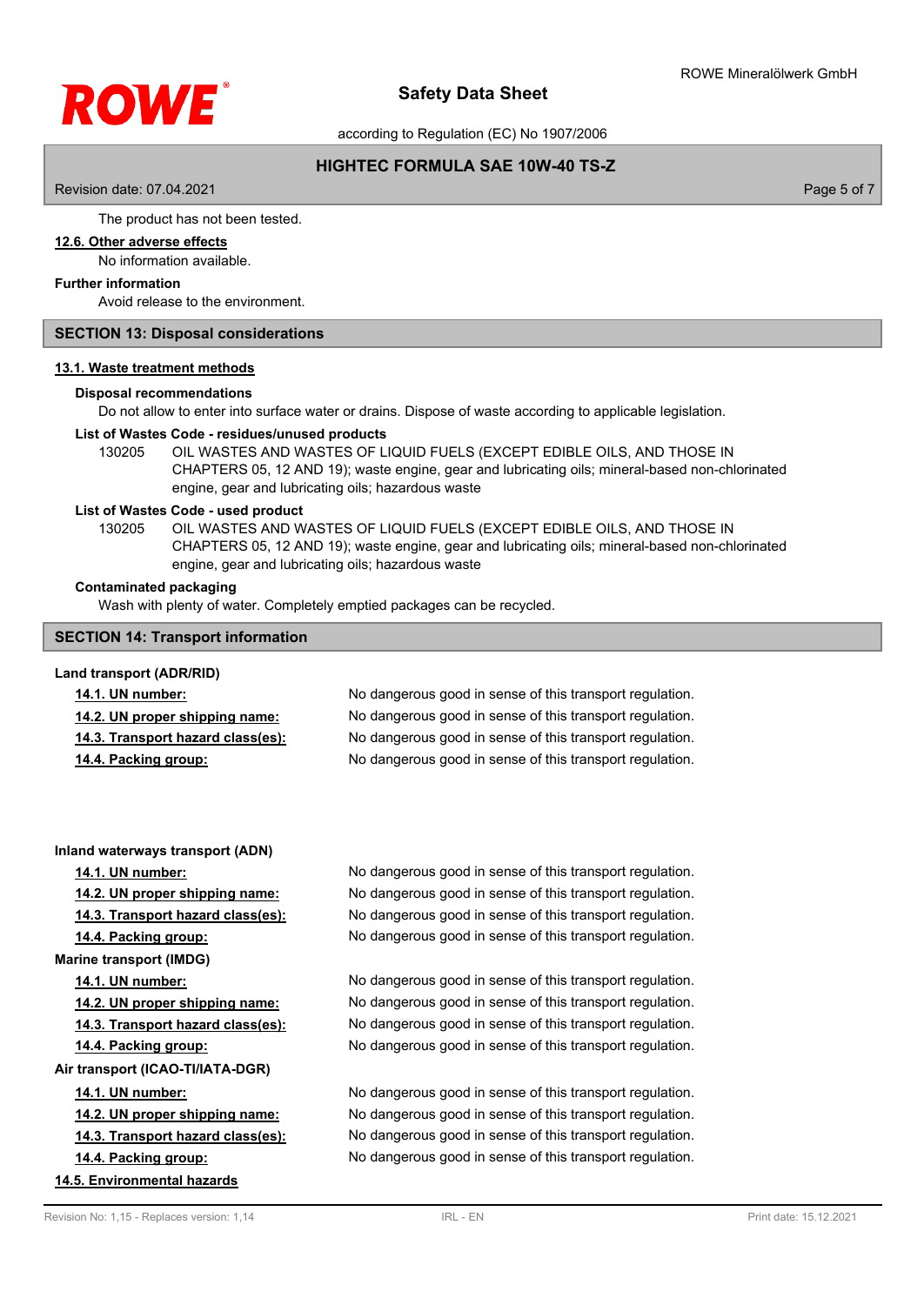

according to Regulation (EC) No 1907/2006

# **HIGHTEC FORMULA SAE 10W-40 TS-Z**

Revision date: 07.04.2021 **Page 6 of 7** and 2021 **Page 6 of 7** and 2021 **Page 6 of 7** and 2021 **Page 6 of 7** ENVIRONMENTALLY HAZARDOUS: No **14.6. Special precautions for user** No dangerous good in sense of this transport regulation. **14.7. Transport in bulk according to Annex II of Marpol and the IBC Code** No dangerous good in sense of this transport regulation. **SECTION 15: Regulatory information 15.1. Safety, health and environmental regulations/legislation specific for the substance or mixture EU regulatory information** Information according to 2012/18/EU (SEVESO III): Not subject to 2012/18/EU (SEVESO III) **Additional information** According to EC directives or the corresponding national regulations the product does not have to be labelled. **National regulatory information** Water hazard class (D): 1 - slightly hazardous to water **15.2. Chemical safety assessment** Chemical safety assessments for substances in this mixture were not carried out. **SECTION 16: Other information Changes** This data sheet contains changes from the previous version in section(s): 2,3,4,5,6,7,8,9,10,11,12,13,15. **Abbreviations and acronyms** ADR: Accord européen sur le transport des marchandises dangereuses par Route (European Agreement concerning the International Carriage of Dangerous Goods by Road) IMDG: International Maritime Code for Dangerous Goods IATA: International Air Transport Association GHS: Globally Harmonized System of Classification and Labelling of Chemicals EINECS: European Inventory of Existing Commercial Chemical Substances ELINCS: European List of Notified Chemical Substances CAS: Chemical Abstracts Service LC50: Lethal concentration, 50% LD50: Lethal dose, 50% CLP: Classification, labelling and Packaging REACH: Registration, Evaluation and Authorization of Chemicals GHS: Globally Harmonised System of Classification, Labelling and Packaging of Chemicals UN: United Nations DNEL: Derived No Effect Level DMEL: Derived Minimal Effect Level PNEC: Predicted No Effect Concentration ATE: Acute toxicity estimate LL50: Lethal loading, 50% EL50: Effect loading, 50% EC50: Effective Concentration 50% ErC50: Effective Concentration 50%, growth rate NOEC: No Observed Effect Concentration BCF: Bio-concentration factor PBT: persistent, bioaccumulative, toxic vPvB: very persistent, very bioaccumulative RID: Regulations concerning the international carriage of dangerous goods by rail ADN: European Agreement concerning the International Carriage of Dangerous Goods by Inland Waterways